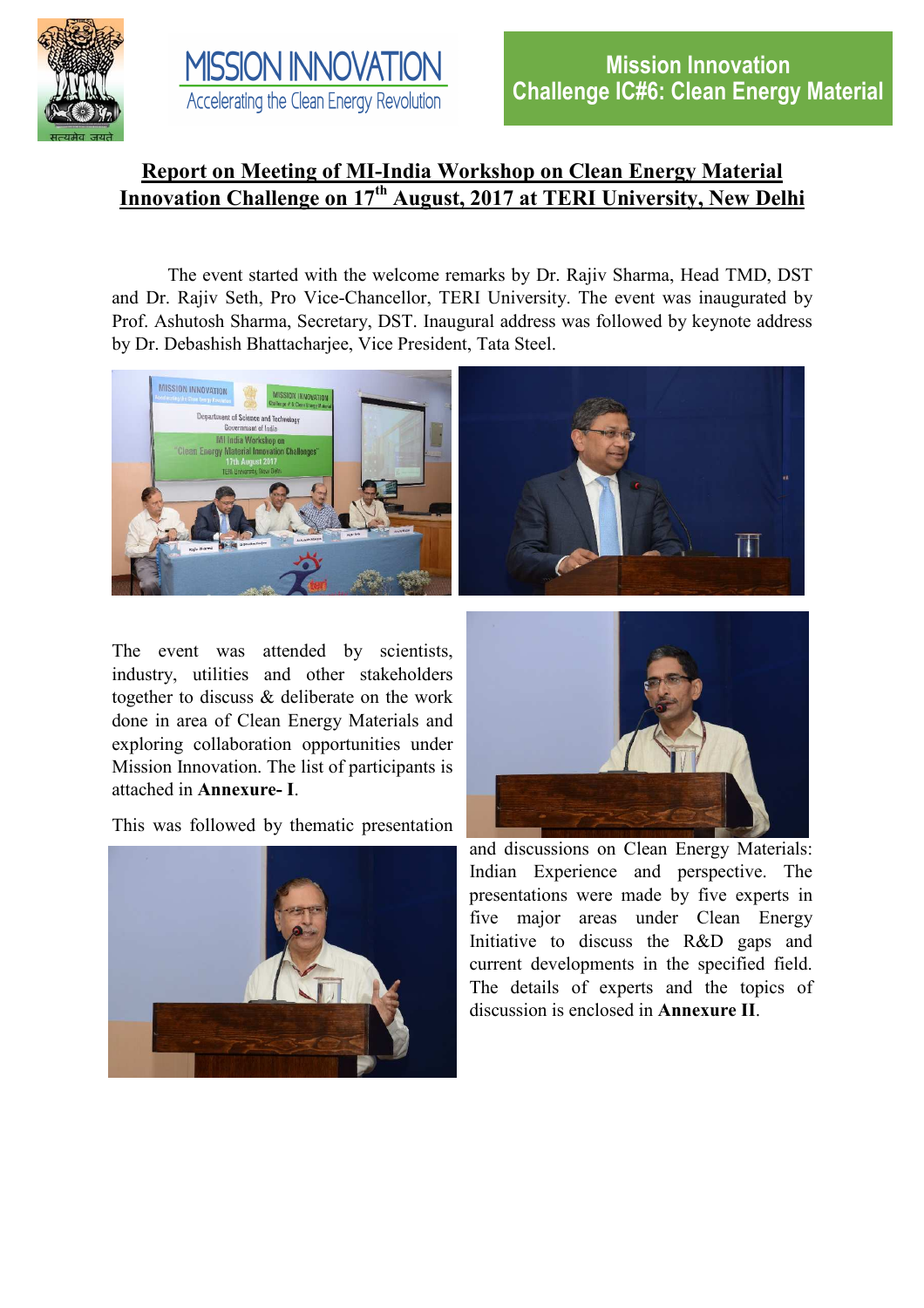

# **MISSION INNOVATION** Accelerating the Clean Energy Revolution





India wherein the vision is to increase the country's renewable energy capacity to 175 GW by 2022. With continued thrust in this area, India is expected to meet all its energy requirements through completely renewable energy sources by 2050.

2. India, as one of the participating country in Mission Innovation Clean Energy Materials Challenge is committed to accelerate the innovation process for high-performance, low-cost clean energy materials and automate the processes needed to integrate these materials into new technologies.

3. India's INDC is to use 40% non-fossil-based power by 2030 and the emission intensity is to go down by 33-35% from 2005 by 2030. Indian government has taken various initiatives to increase the use of renewable energy resources.

4. Indian initiative has been to meet these challenging goals through consistent focus on three main domains: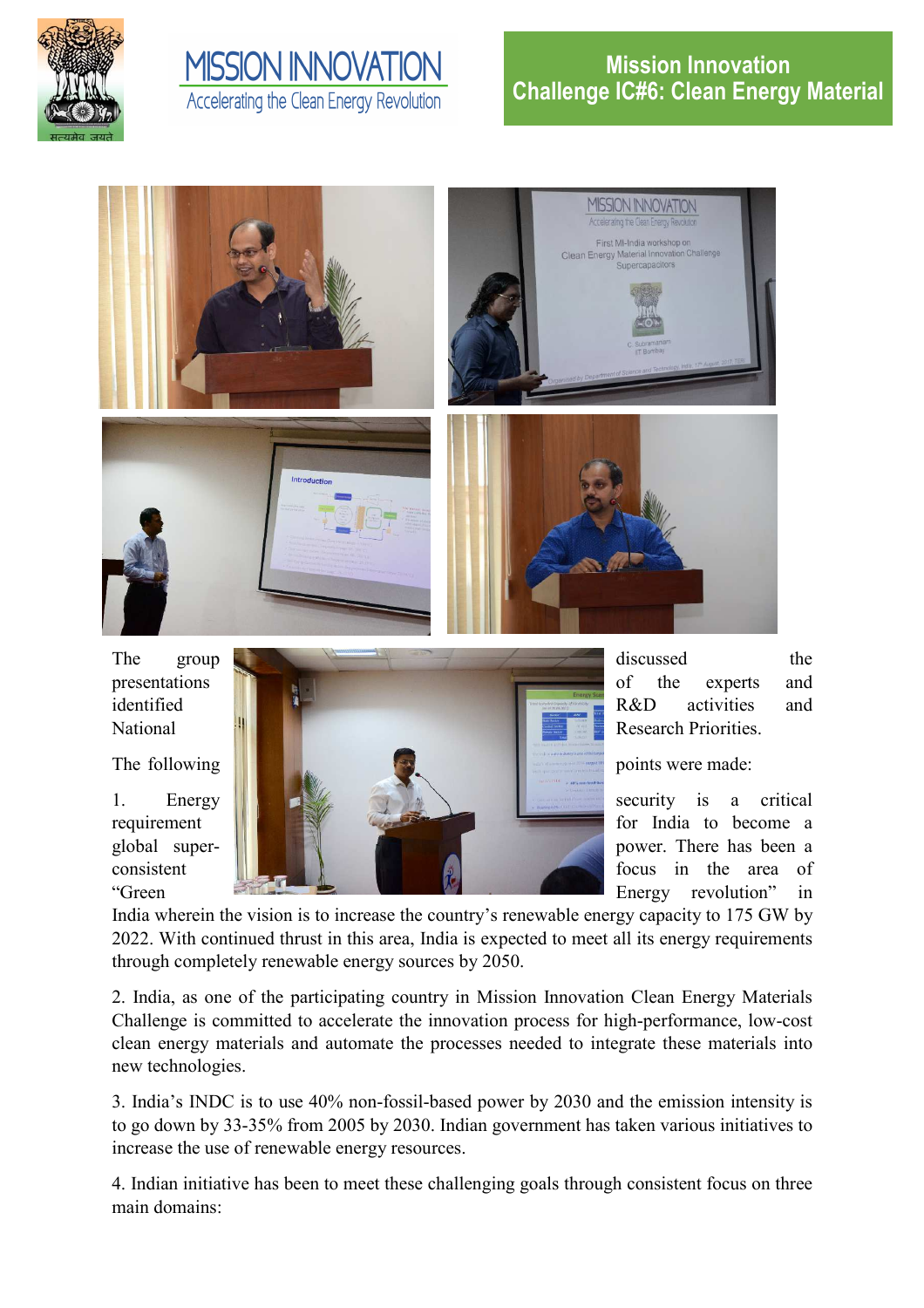



- Development of materials for energy generation
- Development of materials for energy storage
- Computational approach for materials screening and shortening the time-scale of invention-innovation-commercialization cycle.

5. Innovation Challenge on Clean Energy has specific plans to double clean energy R&D investment by intensifying research efforts on setting up of technology platforms led by industry for Clean Energy Technologies and Scaling-up of funds to academic and R&D institutions as well as R&D units in industry for research on identified topics relevant to clean energy.

The R&D areas and priorities identified and expected outcome is enclosed in **Annexure III**  and **Annexure IV** respectively.

In the subsequent session Prof. Subhasis Ghosh, JNU and Prof. Ajit Kolar, IIT Madras summarised the outcomes of deliberations in the area of Clean Energy. The event concluded by concluding remarks by Dr. Sanjay Bajpai, AH TMD and Future Steps & Vote of thanks by Dr. Ranjith Krishna Pai, Sc'D'.

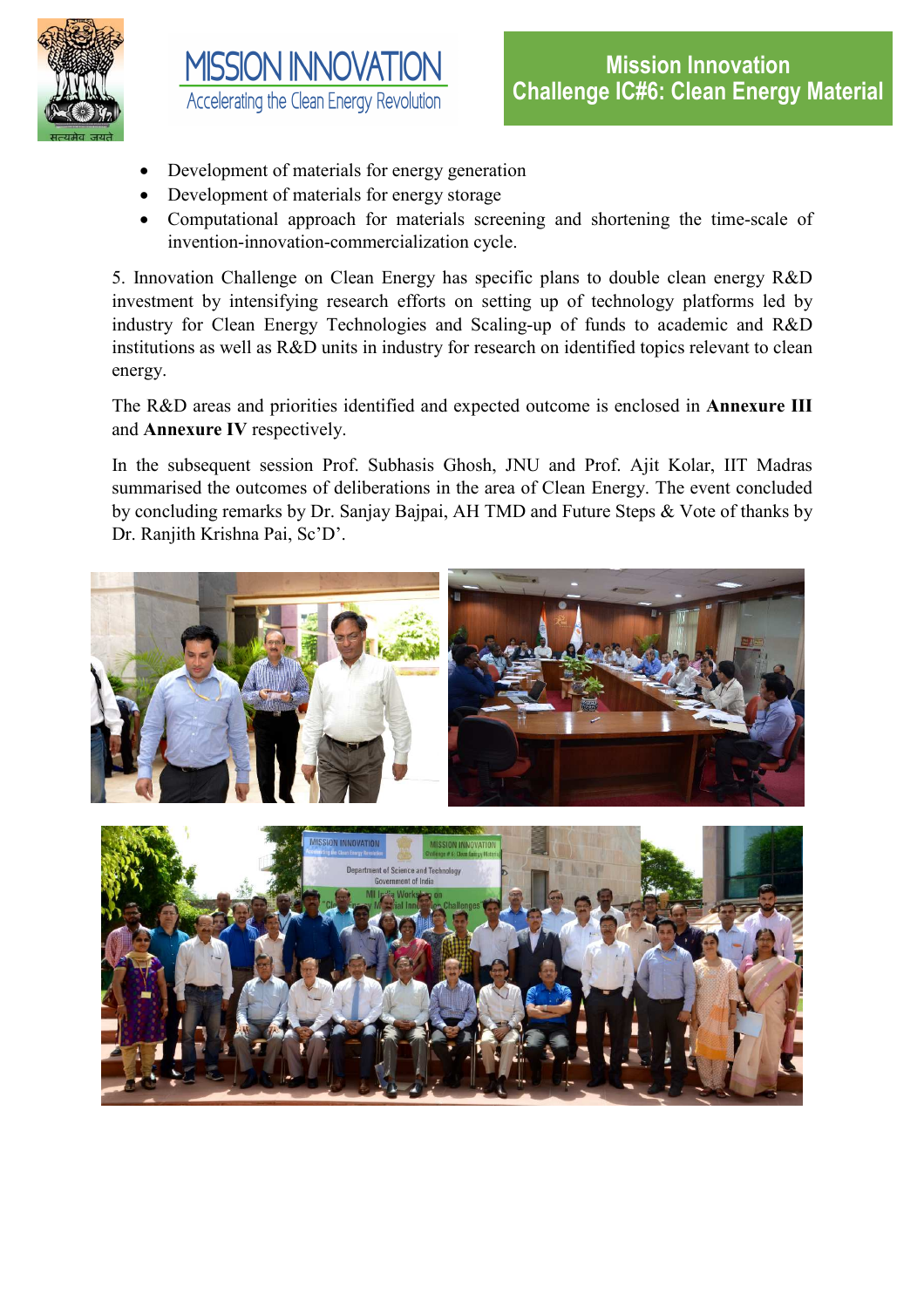



## **Annexure I: List of Participants**

- 1. Dr. Anil Verma, IIT Delhi
- 2. Dr. C. Subramaniam, IIT Bombay
- 3. Dr. M.M. Shaijumon, IISER Thiruvananthapuram
- 4. Dr. Tarun Kumar Kundu, IIT Bombay
- 5. Dr. Sandip Kumar Saha, IIT Kharagpur
- 6. Dr. Subhasis Ghosh, JNU, New Delhi
- 7. Dr. Ajit Kolar, IIT Madras
- 8. Dr. Basab Chakraborty,IIT Kharagpur.
- 9. Dr. Indrajit Mukhopadhyay Petroleum University, Gujarat
- 10. Dr. Sujin Jose, Madurai Kamaraj University
- 11. Dr. C. Naveen Kumar, CSIR-CECRI Karaikudi
- 12. Dr. Ch. Subrahmanyam, IIT Hyderabad
- 13. Dr. Viswanath Balakrishnan, IIT Mandi
- 14. Dr. H. B. Muralidhara, CIIRC, Bangalore
- 15. Dr. Dipankar Mandal, Jadavpur University, West Bengal
- 16. Dr B R Sankapal, VNIT, Nagpur
- 17. Dr. Yogesh K. Sharma, IIT Roorkee
- 18. Dr. A. Sreekumar, Pondicherry Central University
- 19. Mrs. Nidhi Agrawal, Pluss Advanced Technologies Pvt. Ltd.
- 20. Dr. A. Vadivel Murugan Pondicherry Central University
- 21. Shri Arun K Raj, NIT Calicut, Kerala
- 22. Shri Shirish Garud, TERI. New Delhi
- 23. Er. Paltu Acharjee, TERI. New Delhi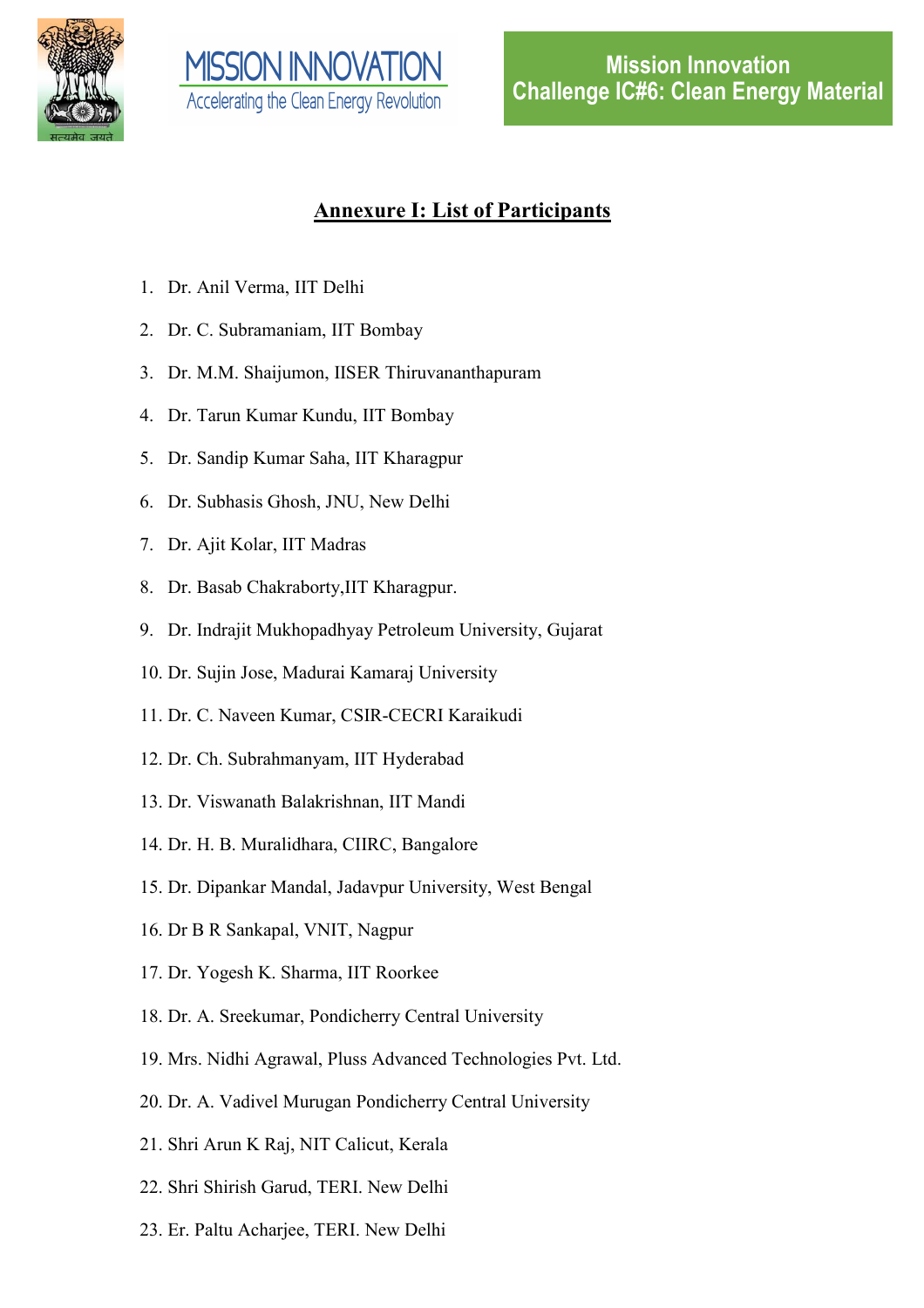



- 24. Dr. Hema Chandra Reddy, JNTUA, AP
- 25. Dr. E. Anil Kumar, IIT Indore
- 26. Dr. Rajendra Kumar Singh BHU, Varanasi
- 27. Dr. Ramendra Sundar Dey INST, Mohali, Punjab
- 28. Dr. C.R. Mariappan, NIT Kurukshetra, Haryana
- 29. Dr. Mahesh S Padaki, Jain University, Bangalore
- 30. Dr. Sangita M. Kasture, DBT
- 31. Dr. Deepak Tuli, DBT -IOC Centre for Advanced Bio-Energy Research
- 32. Dr. S. Raghu, Vels University
- 33. Dr. R. A. Kalaivani, Vels University
- 34. Dr. Rajiv Sharma, Head TMD, DST
- 35. Dr. Sanjay Bajpai, Associate Head TMD, DST
- 36. Dr. Ranjith Krishna Pai, DST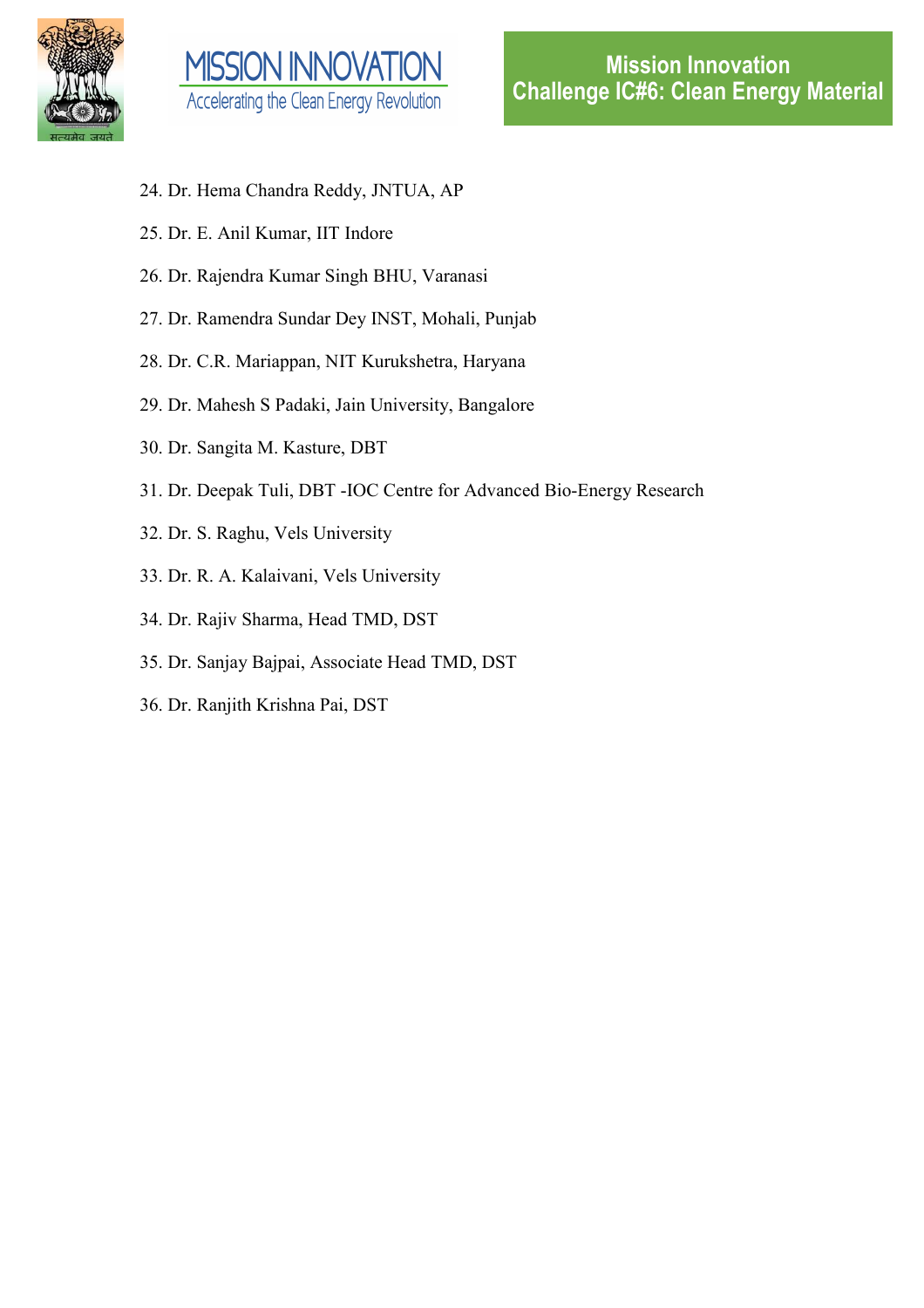



# **Annexure II: List of Experts and topics for Thematic Presentation and Discussion**

- 1. Computation Modelling of Energy Material by Dr. Tarun Kumar Kundu, IIT Kharagpur
- 2. Title: Batteries by Dr. M.M. Shaijumon, IISER Thiruvananthapuram
- 3. Supercapacitors by Dr. C. Subramaniam, IIT Bombay
- 4. Fuel Cells and Devices by Dr. Anil Verma, IIT Delhi
- 5. Thermal Energy Storage by Dr. Sandip Kumar Saha, IIT Bombay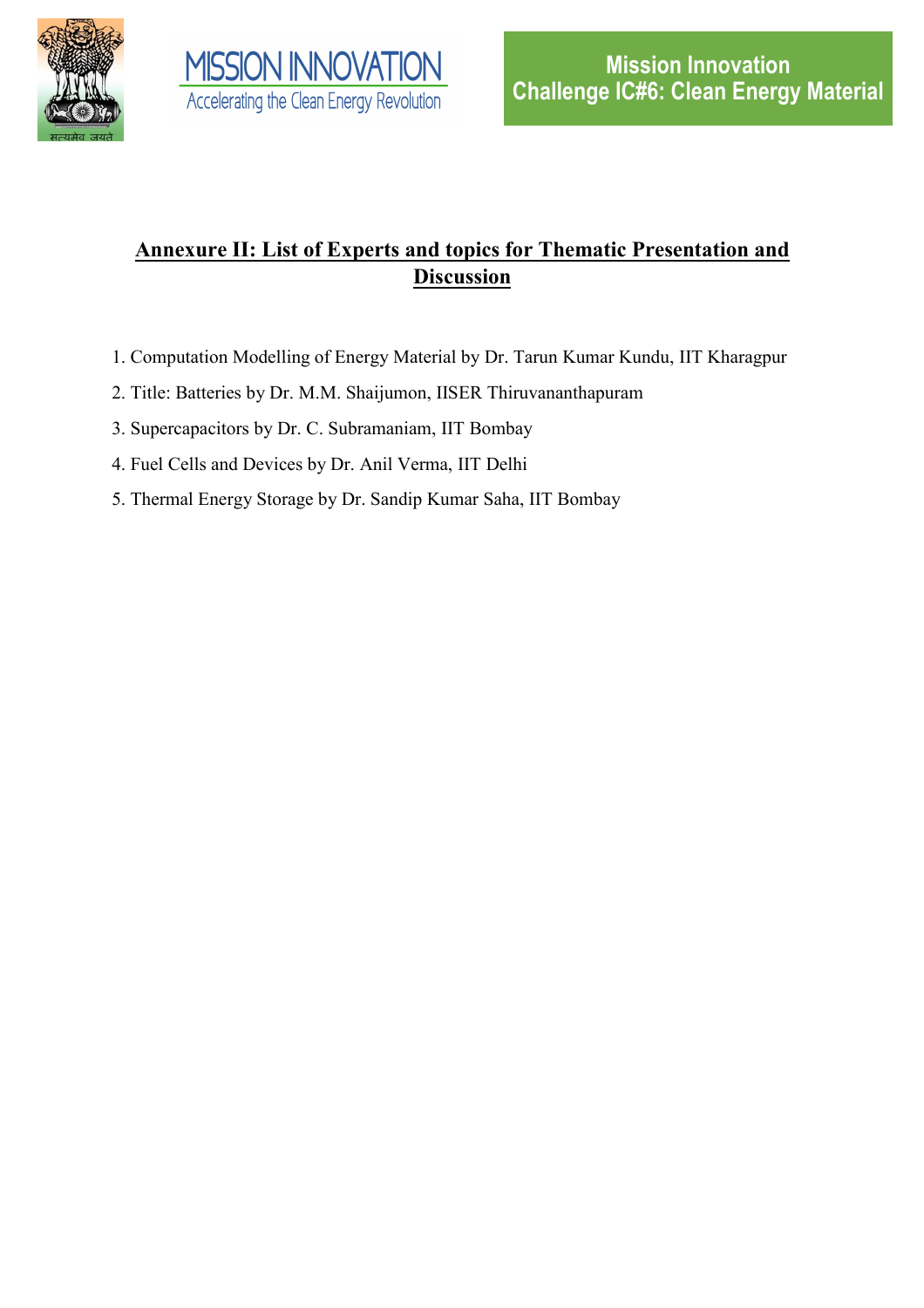



## **Annexure III: R&D areas and National Research Priorities**

### **R&D Goals:**

1. To ensure the recognition of the critical enabling role that Advanced Clean Energy Materials play in making low-carbon energy & energy efficiency technologies competitive with conventional energy technologies.

2. Make an impact on and help guide public policy makers' long-term priorities in advanced clean energy materials for low-carbon energy & energy efficiency.

3. Be a key catalyst in building low carbon energy & energy efficiency value chains in India (involving various Funding Schemes).

4. Facilitate and develop competitive manufacturing of Clean Energy Materials in India.

5. Support demonstration and deployment of low carbon energy technologies (energy harvesting & storage, efficiency).

#### **National Research Priorities:**

1. Materials for affordable energy storage in the form of hydrogen, methane etc

2. Materials for harvesting solar energy with higher efficiency.

3. Materials for integrated storage technologies in the electrical grid.

4. Environmental friendly materials for durable solar coatings, high performance and safety.

5. Materials for weight reduction and improved corrosion resistance of structural and functional components in energy technologies.